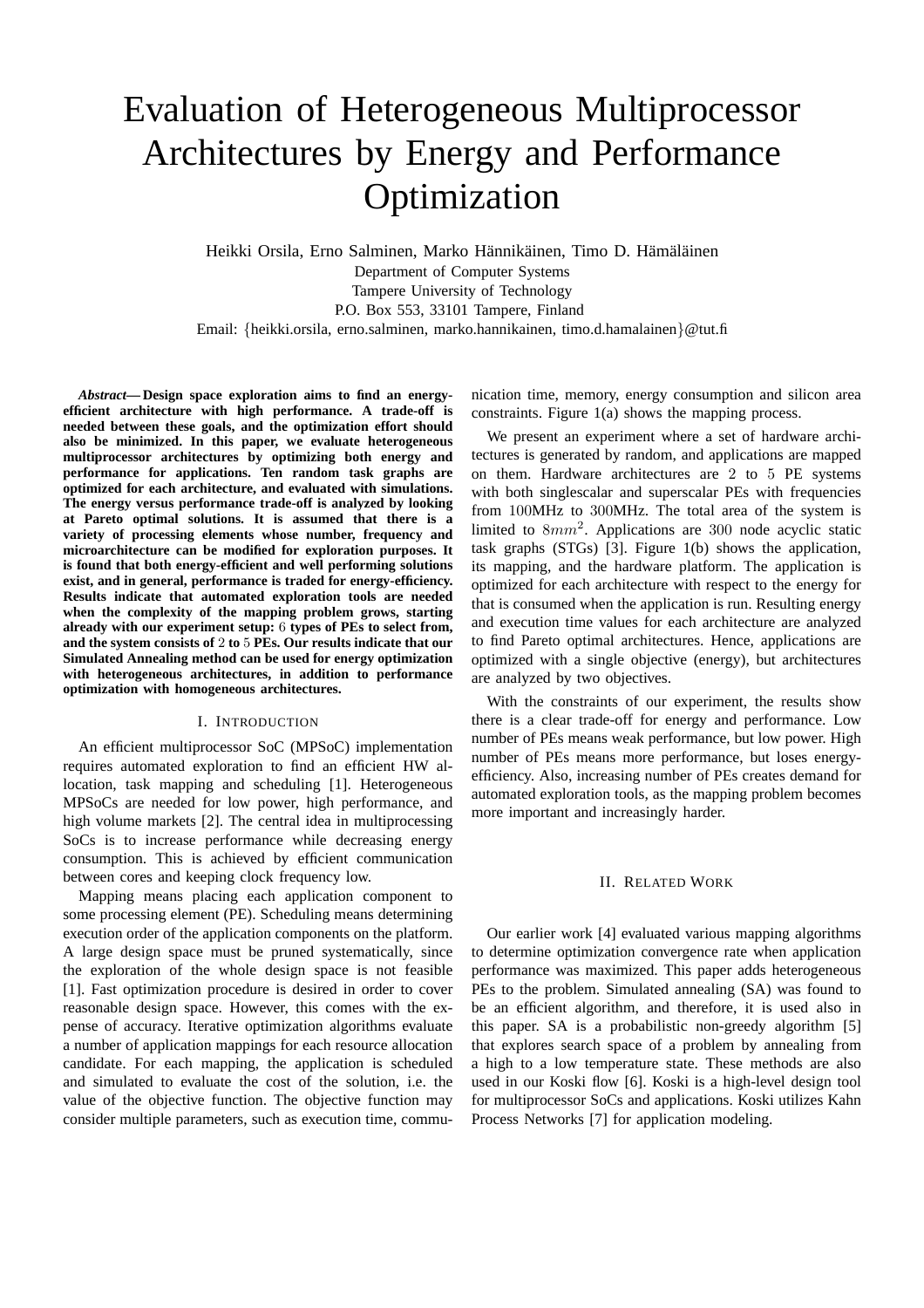

(a) Optimization process. Boxes indicate data. Ellipses indicate operations. This chapter focuses on the mapping part.



(b) An example MPSoC that is optimized. The system consists of the application and the HW platform. T denotes a task, and PE denotes a processing element.

Fig. 1. Diagram of the optimization process and the system that is optimized

# III. EXPERIMENT SETUP

# *A. Objective And Optimization Algorithm*

An experiment was done to investigate trade-offs between energy and application performance. The objective function (1) is to minimize the total energy consumption (static  $+$  dynamic). The energy is measured in relative values. It is not a physical energy unit.

$$
E = T(P_s + P_d) = T(\sum_{i=1}^{N} A_i f_{max} + k \sum_{i=1}^{N} A_i f_i U_i)
$$
 (1)

where  $T$  is the execution time of the application, determined in simulation. N is the number of PEs,  $A_i$  is the area of PE i and  $f_i$  is its frequency.  $f_{max}$  is the maximum frequency of any PE or interconnect, which is at least 200MHz in this experiment because the bus operates at 200MHz. Utilization  $U_i$  is the proportion of non-idle cycles of the PE i. The HW architecture defines values  $A_i$  and  $f_i$  whereas the mapping indirectly defines  $T$  and values  $U_i$ .

Coefficient  $k$  is the factor that changes the relative proportion of static versus dynamic energy. Energy values are comparable when  $k$  value is constant. The effect of dynamic power can be eliminated by setting  $k = 0$ . The static power part  $P_s$  of the objective function depends on the number of transistors (relative to A) and their speed (relative to  $f_{max}$ ). The dynamic power part  $P_d$  depends on total capacitance (relative to A), switching frequency  $f_i$ , and activity  $U_i$ . Supply voltage is assumed fixed.

Simulated annealing algorithm was used to optimize energy (1) by changing application mappings. The algorithm is specified in [8], but modified in two ways. First, the objective function is the application energy on a given platform. Second, the algorithm is run twice for each solution, and the second run always starts from the best solution of the first run. This was done to increase confidence in results, as the SA is stochastic. SA temperature margin value 2 was used to scale initial and final temperatures [4].

# *B. Simulated HW Platform*

The simulated SoC platform for the experiment is a message passing system where each PE has some local memory, but no shared memory. The system is simulated on the behavior level. Each PE and interconnection resource is available for a single action at a time. PE task context switch overhead is 0 cycles, but bus arbitration time is 8 cycles for each transfer.

Figure 1(b) presents simulated HW platform. PEs are interconnected with two shared buses that are independently and dynamically arbitrated. The shared buses limit SoC performance due to contention, latency and throughput. Bus frequency is 200MHz for both buses and they are 32 bits wide. The bus silicon area is  $0.1mm^2$  per processor. Each node in the task graph sends a specific number of bytes after computation, thus creating contention on the shared buses. Which ever bus is free at a time is used for communication by using FIFO arbitration, i.e. which ever PE comes first gets the bus.

Table I shows different types of PEs, each presented with a letter. Multiprocessor architectures were varied using these PEs. An architecture consists of 2 to 5 PEs, and the total area has  $8mm^2$  upper-bound. Architectures are presented with fingerprint codes from these letters. Parameter  $p$  is the average number of instructions per cycle. Frequency  $f$  has 3 values: 100MHz, 200MHz and 300MHz. Processor speed is measured in millions of operations per second, which equals  $p * f$ . A is the area in square millimeters. Each PE can be implemented as a singlescalar or as a superscalar version. The superscalar version can execute  $p = 1.8$  instructions per clock. The singlescalar version has area  $A = 1mm^2$ , superscalar has  $A = 2mm^2$ . 2 values of p and 3 values of f implies 6 different PEs. A task graph node of *n* cycles can be computed in  $\frac{n}{fp}$ time.

### *C. Architecture Fingerprinting*

*Architecture fingerprinting* is used to present results. An architecture is characterized by a series of letters from A to F. Letters are labels for different PEs specified in Table I. Letters are assigned in the order of increasing number of operations per second. Letter A is assigned for the slowest PE, and letter F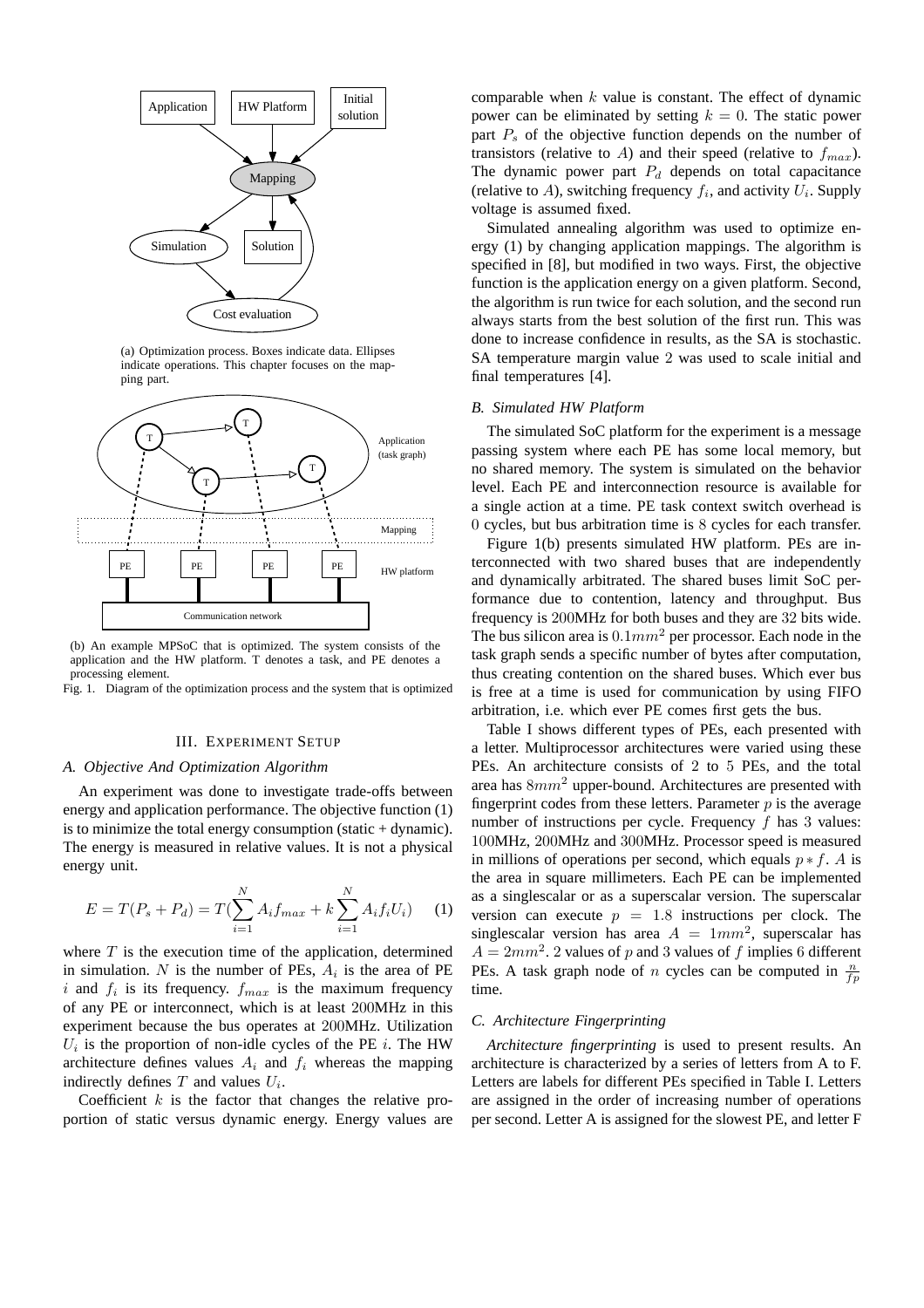| PE type | (MHz) | $_{Ops}$<br>$\boldsymbol{p}$<br>$\overline{cycle}$ | MDps<br>Speed | $A$ (mm <sup>2</sup> ) |
|---------|-------|----------------------------------------------------|---------------|------------------------|
|         | 100   | $1.0\,$                                            | 100           |                        |
| B       | 100   | $^{1.8}$                                           | 180           | ິ                      |
|         | 200   | $1.0\,$                                            | 200           |                        |
| D       | 300   | $1.0\,$                                            | 300           |                        |
| E       | 200   | $^{1.8}$                                           | 360           | ິ                      |
| F       | 300   |                                                    | 540           |                        |

TABLE I AVAILABLE PROCESSOR TYPES

TABLE II

PROPORTION OF HOW MANY TIMES A GIVEN NUMBER AND TYPE OF PE WAS IN THE EXPERIMENT'S 141 FINGERPRINTS. TABLE VALUES ARE

| PE           | 1 PE    | 2 PEs   | 3 PEs   | 4 PEs   | 5 PEs   | PE prop. |  |  |
|--------------|---------|---------|---------|---------|---------|----------|--|--|
| type         | $(\% )$ | $(\% )$ | (% )    | (% )    | $(\% )$ | (% )     |  |  |
| А            | 28.4    | 10.6    | 2.8     | 0.7     | 0.7     | 43.3     |  |  |
| B            | 28.4    | 7.1     | 1.4     | 0.0     | 0.0     | 36.9     |  |  |
| $\mathsf{C}$ | 30.5    | 9.2     | 4.3     | 1.4     | 0.7     | 46.1     |  |  |
| D            | 31.9    | 8.5     | 5.7     | $1.4\,$ | 0.7     | 48.2     |  |  |
| E            | 31.9    | 10.6    | 2.1     | 0.0     | 0.0     | 44.7     |  |  |
| F            | 29.1    | 9.2     | $1.4\,$ | 0.0     | 0.0     | 39.7     |  |  |
| Any          | 0.0     | 14.2    | 27.7    | 33.3    | 24.8    |          |  |  |

EXPLAINED IN SECTION III-D.

is assigned for the fastest PE. Each PE in the architecture gets a single letter in the architecture fingerprint. The letters are organized into alphabetical order to facilitate human brain's pattern recognition, i.e. make it easier to see slow, fast and same type of PEs. For example, AAB fingerprint means a three PE architecture with two PEs of type A and one PE of type B. The two PEs of type A are in the beginning of the series to display that there are exactly two instances of A in the architecture and that they are the slowest PEs.

The architecture fingerprint can be extended for heterogeneous interconnections by separating PE selections and interconnection selections with a dash (-). However, the interconnection is the same for all architectures in this paper, and therefore, it is omitted.

# *D. Random Architectures*

141 different architectures were generated. Homogeneous architectures, the architectures with only one type of PE, were inserted manually, and the rest were generated randomly. The total area for each architecture was limited to  $8mm^2$ . Table II shows the proportion of how many times a given number and type of PE was in all the fingerprints. Rows indicate PE types, and columns indicate proportion of PEs. The last row shows the proportion of architectures with a given number of PEs. The last column shows the proportion of architectures that had at least one PE of that row's type. For example, row A's third column value means that 10.6% of architectures had exactly 2 PEs of type A. Last row's third column value means that 14.2% of the fingerprints had exactly 2 PEs. Row A's last column shows that 0.433 ∗ 141 = 61 architectures had at least one A type PE. The table has zeroes due to area constraints. For example, an architecture with 4 B type PEs does not exist, because one B type PE takes  $2mm^2$ , and its associated interconnect area is  $0.1mm^2$ . Therefore, the total area is  $4 * (2 + 0.1)mm^2 > 8mm^2$ .

TABLE III ATTRIBUTES AND LIMITS OF THE EXPERIMENT

| Attribute                 | Values                                                                                  |
|---------------------------|-----------------------------------------------------------------------------------------|
| Number of architectures   | 141                                                                                     |
| Maximum architecture area | $8mm^2$                                                                                 |
| Number of PEs             | $2$ to $5$                                                                              |
| in each architecture      |                                                                                         |
| Number of 300 node graphs | 10                                                                                      |
| Objective function to     | $T(\sum A_i f_{max} + k \sum A_i f_i U_i),$<br>where <i>i</i> is from 1 to <i>N</i> PEs |
| optimize energy           |                                                                                         |
| $k$ values                | 0, 1, 4                                                                                 |
| Optimization algorithm    | Simulated annealing                                                                     |

### *E. Applications*

The experiment uses ten random task graphs with 300 nodes from the Standard Task Graph set [9]. Random graphs are used to avoid bias in algorithms and results. Nodes of the STG are finite, deterministic computational tasks, and edges denote dependencies between the nodes. Node weights represent the amount of computation associated with a node. Edge weights model the amount of communication needed to transfer results between the nodes. Computational nodes block until their data dependencies are resolved, i.e. when they have all needed data. The edge weights were generated randomly from uniform distribution.

STGs are used because there exists well known efficient and near optimal scheduling algorithms for them [3]. This ensures that the observed differences in optimization results are due to mapping, not scheduling. More complex scheduling properties would diminish accuracy of mapping analysis. However, this experiment is agnostic of the STG structure, and so it could be done with general process networks like Kahn Process Networks (KPN).

# *F. Experiment Data*

Table III shows attributes that were varied in the experiment. Each of the 10 task graphs was optimized and simulated against each architecture. This was done for three values of  $k = 0, 1$  or 4 to change static versus dynamic energy balance. Thus, total of  $10 * 141 * 3 = 4230$  simulations was run.

# *G. Software*

The optimization software and simulator was written in C language and executed on a 9 machine Red Hat Enterprise Linux WS release 3 cluster, each machine having a single 2.8 GHz Intel Pentium 4 processor and 1 GiB of memory. Jobs were distributed to a cluster with *jobqueue* [10] (version control snapshot *2008-05-30*) by using OpenSSH [11] and rsync [12]. No special clustering software or configurations was used. A total of  $8.48 \cdot 10^8$  mappings was evaluated in optimization in 27.4 computation days leading to average of  $358 \frac{mapping}{s}$ . Rapid mapping evaluation is a benefit of STGs.

# IV. RESULTS

Figure 2 plots energy versus execution time for each architecture for  $k = 1$  that emphasizes static energy. Figure 3 plots the same data for  $k = 4$ , i.e. bigger weight on dynamic energy. Energy values are summed and time values are summed for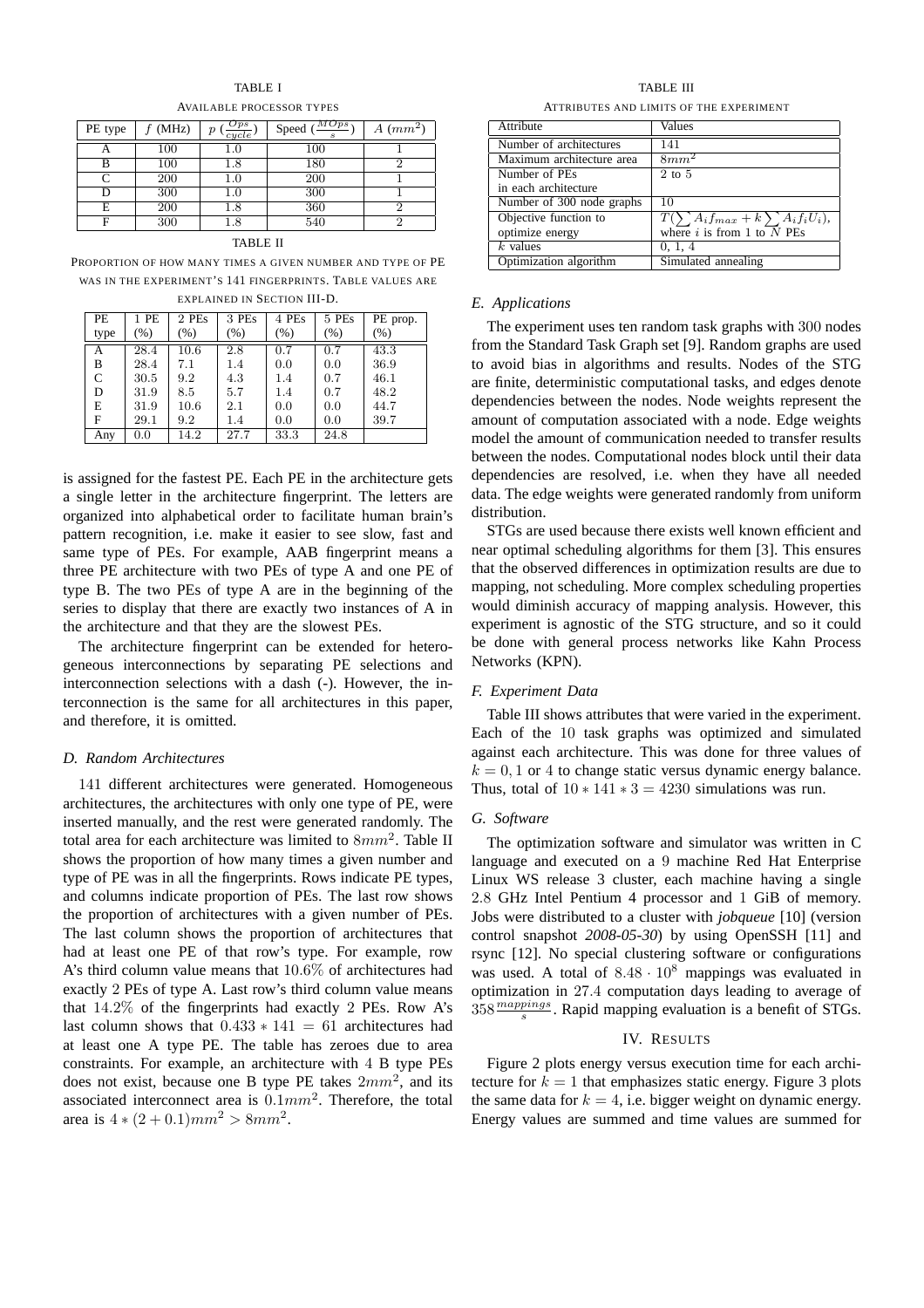

Fig. 2. Energy-time plot for different architectures with  $k = 1$ 



Fig. 3. Energy-time plot for different architectures with  $k = 4$ 

each application. Energy  $E$  is the sum of objective function values (1) for a given architecture. Execution time  $T$  is the sum of execution times for a given architecture. Time is measured in seconds. Time is comparable even between different  $k$ values, but energy is not. A pair  $(E, T)$  presents a data point, or architecture, in the figure. E varied in range  $[1.7, 3.1]$  for  $k = 1$ , and [4.0, 5.8] for  $k = 4$ . Execution time sum T varied in range [0.43, 3.85]ms for both cases.

Pareto optimal solution boundary is marked with straight lines. These are not absolute Pareto optimums as not all possible architectures were evaluated. A Pareto optimal architecture is such that improving either energy or execution time leads to worsening the other factor. That is, in the Pareto optimal architectures, there are no two architectures where the other is better in terms of both energy and execution time.

#### TABLE IV

TOP 10 ARCHITECTURES TOGETHER WITH 3 PARETO OPTIMAL ARCHITECTURES FOR  $k = 0$ . ARCHITECTURES ARE LABELED WITH RESPECT TO THEIR ARCHITECTURE FINGERPRINTS. PARETO OPTIMAL ARCHITECTURES ARE MARKED WITH \*. BEST VALUES IN EACH COLUMN ARE IN BOLD.

| Arch.      | E     | T     | $\frac{E_{AA}}{E}$ | $\frac{T_{AA}}{T}$ | $U_P$ | $U_I$ | А        |
|------------|-------|-------|--------------------|--------------------|-------|-------|----------|
| finger-    | (1)   | (ms)  | (1)                | (1)                | (% )  | (% )  | $(mm^2)$ |
| print      |       |       |                    |                    |       |       |          |
| $CC^*$     | 0.925 | 1.926 | 1.999              | 1.999              | 100   | 10    | 2.4      |
| $DD*$      | 0.925 | 1.285 | 1.999              | 2.998              | 100   | 14    | 2.4      |
| CCC        | 0.928 | 1.289 | 1.993              | 2.989              | 100   | 28    | 3.6      |
| $DDD*$     | 0.928 | 0.860 | 1.991              | 4.481              | 99    | 41    | 3.6      |
| <b>CCE</b> | 0.935 | 1.016 | 1.977              | 3.789              | 99    | 35    | 4.6      |
| <b>CE</b>  | 0.935 | 1.375 | 1.977              | 2.800              | 100   | 13    | 3.4      |
| DF         | 0.936 | 0.917 | 1.976              | 4.199              | 100   | 20    | 3.4      |
| $DDF*$     | 0.936 | 0.678 | 1.975              | 5.677              | 99    | 51    | 4.6      |
| CCCC       | 0.941 | 0.980 | 1.965              | 3.931              | 98    | 52    | 4.8      |
| <b>CEE</b> | 0.941 | 0.840 | 1.964              | 4.583              | 99    | 42    | 5.6      |
| $DFF*$     | 0.943 | 0.561 | 1.961              | 6.864              | 99    | 62    | 5.6      |
| $FFF*$     | 0.953 | 0.482 | 1.939              | 7.999              | 98    | 73    | 6.6      |
| $DFFF*$    | 1.001 | 0.428 | 1.847              | 9.005              | 90    | 96    | 7.8      |

#### *A. Top Architectures*

Table IV, Table V and Table VI show top 10 and all Pareto optimal architectures for cases  $k = 0, k = 1$  and  $k = 4$ , respectively.  $k = 0$  case is practically pure performance optimization, although measured in energy, but  $k = 1$  and  $k = 4$  are strictly energy optimization. Energy E and total execution time  $T$  are absolute values, and they are comparable to the slowest 2-PE architecture AA.  $\frac{E_{AA}}{E_{A}}$  is the energy gain over AA architecture, the bigger the better.  $\frac{T_{AA}}{T}$  is the speedup over AA architecture, the bigger the better.  $U_P$  is the mean PE utilization.  $U_I$  is the mean interconnect utilization. A is the area measured in square millimeters.

CC wins energy with all values of k. In  $k = 1$  case, it is 1.7% more energy-efficient than the nearest 3 PE solution, CCC. It is  $4.5\%$  more energy-efficient than the nearest 4 PE solution, CCCC. When the role of the dynamic energy increases in  $k = 4$ , the differences are larger: 2.5% and 6.2% against CCC and CCCC, respectively.

DFFF is the fastest architecture, and also a Pareto optimum. It has the highest performance processors given the area constraints. Note that 5 PE solutions do not have performance advantage over 4 PE solutions due to area constraints. For all values of k, DFFF runs at  $4.5\times$  speed compared to the most energy-efficient architecture CC. However, it consumes only 8.2%  $(k = 0)$  to 14.3%  $(k = 4)$  more energy.

Most energy-efficient architectures have lower interconnect utilization  $U_I$  and higher processor utilization  $U_P$  than the fastest architectures. Lower processor utilization in high performance architectures can be explained with high peeks of performance demand that they can satisfy. Low performance architectures have longer task queues during peeks, which balances the load in time, but makes the critical path longer.

Approximately half the architectures are homogeneous in top 10.

Table VII and Table VIII show the proportion of how many times a given number and type of PE was in top 10 least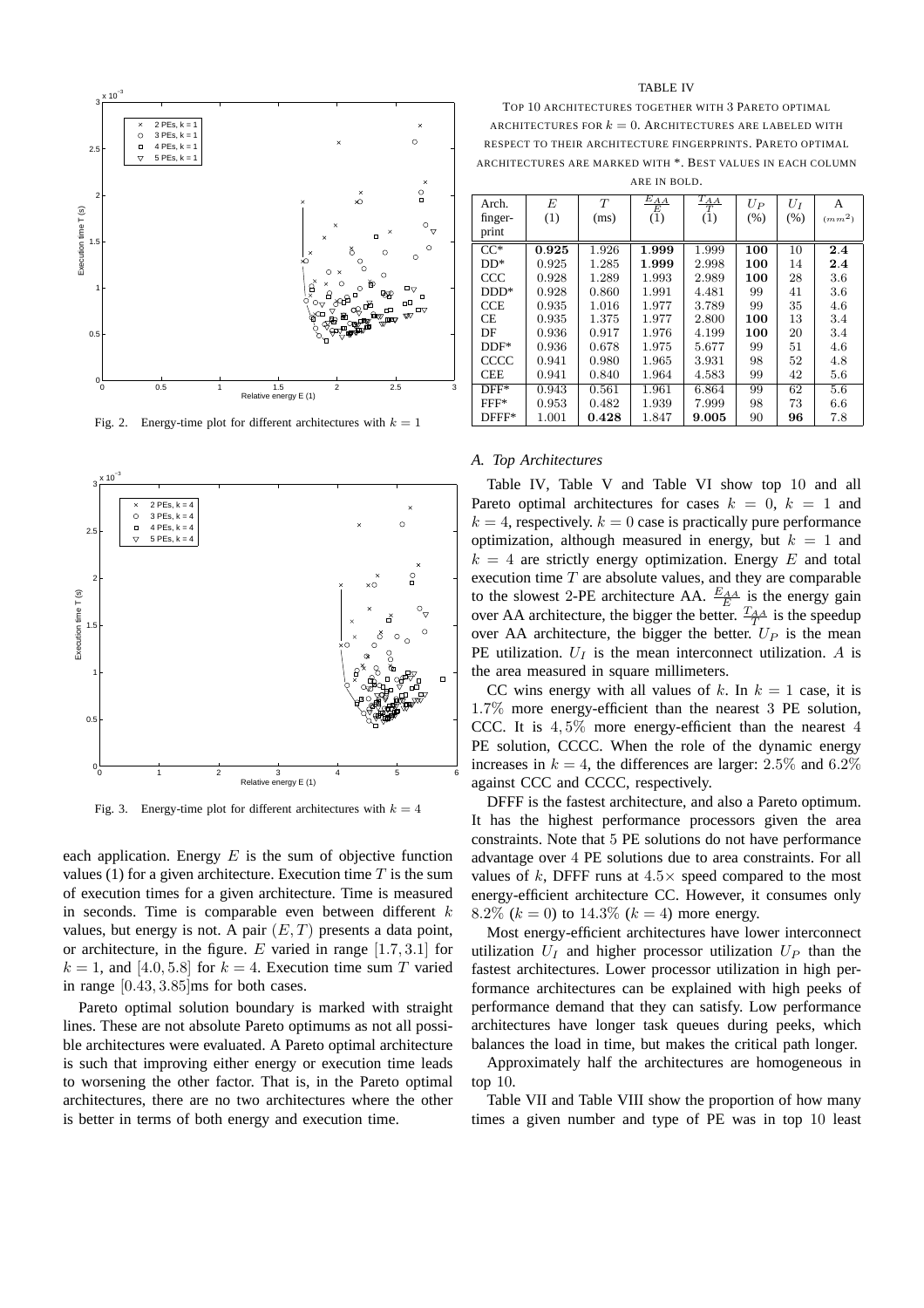#### TABLE V

TOP 10 ARCHITECTURES TOGETHER WITH 3 PARETO OPTIMAL ARCHITECTURES FOR  $k = 1$ . FIGURE 2 SHOWS ARCHITECTURES GENERATED FOR  $k = 1$  CASE.

| Arch.      | E     | T     | $\frac{E_{AA}}{E}$ | $\frac{T_{AA}}{T}$ | $U_P$ | $U_I$ | A        |
|------------|-------|-------|--------------------|--------------------|-------|-------|----------|
| finger-    | (1)   | (ms)  | (1)                | (1)                | (% )  | (% )  | $(mm^2)$ |
| print      |       |       |                    |                    |       |       |          |
| $CC^*$     | 1.707 | 1.926 | 1.541              | 1.999              | 100   | 10    | 2.4      |
| $DD*$      | 1.708 | 1.285 | 1.541              | 2.998              | 100   | 14    | 2.4      |
| CCC        | 1.736 | 1.289 | 1.516              | 2.988              | 99    | 27    | 3.6      |
| $DDD*$     | 1.737 | 0.860 | 1.515              | 4.479              | 99    | 40    | 3.6      |
| CE.        | 1.773 | 1.376 | 1.484              | 2.800              | 100   | 13    | 3.4      |
| DF         | 1.773 | 0.917 | 1.484              | 4.199              | 100   | 19    | 3.4      |
| <b>CCE</b> | 1.783 | 1.016 | 1.476              | 3.791              | 100   | 34    | 4.6      |
| CCCC       | 1.784 | 0.980 | 1.475              | 3.929              | 98    | 50    | 4.8      |
| $DDF*$     | 1.784 | 0.678 | 1.475              | 5.679              | 99    | 51    | 4.6      |
| $DDDD*$    | 1.798 | 0.663 | 1.464              | 5.810              | 96    | 73    | 4.8      |
| $DFF^*$    | 1.817 | 0.561 | 1.448              | 6.864              | 99    | 61    | 5.6      |
| FFF*       | 1.847 | 0.482 | 1.425              | 7.998              | 98    | 72    | 6.6      |
| $DFFF*$    | 1.907 | 0.427 | 1.380              | 9.028              | 90    | 95    | 7.8      |

# TABLE VI TOP 10 ARCHITECTURES TOGETHER WITH 3 PARETO OPTIMAL

ARCHITECTURES FOR  $k = 4$ . FIGURE 3 SHOWS ARCHITECTURES GENERATED FOR  $k = 4$  CASE.

| Arch.             | E     | T     | $\frac{E_{AA}}{E}$ | $\frac{T_{AA}}{T}$ | $U_P$ | $U_I$ | А        |
|-------------------|-------|-------|--------------------|--------------------|-------|-------|----------|
| finger-           | (1)   | (ms)  | (1)                | (1)                | (% )  | (% )  | $(mm^2)$ |
| print             |       |       |                    |                    |       |       |          |
| $\overline{CC^*}$ | 4.055 | 1.927 | 1.228              | 1.999              | 100   | 9     | 2.4      |
| $DD*$             | 4.056 | 1.285 | 1.228              | 2.998              | 100   | 14    | 2.4      |
| CCC               | 4.158 | 1.290 | 1.198              | 2.986              | 99    | 26    | 3.6      |
| $DDD*$            | 4.159 | 0.861 | 1.197              | 4.476              | 99    | 40    | 3.6      |
| CD                | 4.239 | 1.541 | 1.175              | 2.500              | 100   | 12    | 2.4      |
| <b>CE</b>         | 4.285 | 1.376 | 1.162              | 2.800              | 100   | 13    | 3.4      |
| DF                | 4.285 | 0.917 | 1.162              | 4.199              | 100   | 19    | 3.4      |
| CCCC              | 4.308 | 0.980 | 1.156              | 3.930              | 98    | 49    | 4.8      |
| $DDDD*$           | 4.319 | 0.663 | 1.153              | 5.812              | 96    | 71    | 4.8      |
| <b>CCE</b>        | 4.325 | 1.018 | 1.151              | 3.785              | 99    | 33    | 4.6      |
| $DFF*$            | 4.438 | 0.561 | 1.122              | 6.862              | 99    | 60    | 5.6      |
| $FFF*$            | 4.526 | 0.482 | 1.100              | 7.990              | 98    | 70    | 6.6      |
| $DFFF*$           | 4.633 | 0.430 | 1.075              | 8.952              | 91    | 93    | 7.8      |

energy consuming architectures for cases  $k = 1$  and  $k = 4$ .

In  $k = 1$  and  $k = 4$  cases, 2 PE solutions filled 4 and 5 of the top 10 positions, respectively. 3 PE solutions filled 4 and 3 in those cases. 4 PE solutions filled 2 positions in both cases. 2 and 3 PE solutions seem suitable for low energy applications. However, 3 and 4 PE solutions have high performance.

There are no A and B type PEs in the top 10. This can be attributed to poor performance and energy inefficiency.  $f_{max}$ is a determining factor for static energy (1), and it puts processors with frequency less than  $f_{max}$  into disadvantage. The minimum value of  $f_{max}$  is 200MHz, because the interconnect is clocked at 200MHz. For this reason, A and B types are not favored. However, C and E types have the advantage of not increasing  $f_{max}$ . C type was the most common processor among low-energy architectures.

#### *B. Pareto Optimal Solutions*

Pareto optimal solutions are labeled with asterisk (\*) in Table V and Table VI.

For the  $k = 1$  case, static energy proportion for Pareto optimal architectures varies between 52% and 54%. For the

#### TABLE VII

PROPORTION OF HOW MANY TIMES A GIVEN NUMBER AND TYPE OF PE WAS IN TOP 10 ARCHITECTURES WITH  $k = 1$ . TABLE VALUES ARE EXPLAINED IN SECTION III-D.

| PE            | Once   | Twice | 3 times | 4 times          | PE.   |
|---------------|--------|-------|---------|------------------|-------|
| type          | $\%$ ) | (% )  | (%)     | $(\% )$          | prop. |
| A             |        |       |         |                  |       |
| $\frac{B}{C}$ |        |       |         | 0                |       |
|               | 10     | 20    | 20      | 10               | 60    |
| D             | 10     | 20    | 20      | 10               | 60    |
| E             | 20     |       |         | $\left( \right)$ | 20    |
| F             | 20     |       |         |                  | 20    |
|               |        |       |         |                  |       |

# TABLE VIII

PROPORTION OF HOW MANY TIMES A GIVEN NUMBER AND TYPE OF PE WAS IN TOP 10 ARCHITECTURES WITH  $k = 4$ . Table values are EXPLAINED IN SECTION III-D.

| PE   | Once          | Twice | 3 times | 4 times | PE    |
|------|---------------|-------|---------|---------|-------|
| type | $\frac{9}{6}$ | $\%$  | (% )    | $\%$    | prop. |
|      |               |       |         |         |       |
| B    |               |       |         |         |       |
| C    | 20            | 20    | 10      | 10      | 60    |
| D    | 20            | 10    | 10      | 10      | 50    |
| E    | 20            |       |         |         | 20    |
| F    | 10            |       |         |         | 10    |

 $k = 4$  case, it varies between between  $21\%$  and  $23\%$ . Thus, the energy profile is rather uniform for both cases.

Pareto optimal solutions have 2, 3 and 4 PEs. 2-PE solutions do well due to low energy. 3 and 4 PE systems are do well due to a trade-off between energy and performance.

Figure 2 and Figure 3 show the clustering of solutions in the design space. Pareto optimal solutions constitute mere 5% and 6% of all solutions (7 and 8 out of 141) for  $k = 1$  and  $k = 4$ , respectively. Therefore, automatic exploration is needed even when design space is limited to only 6 types of PEs and 2 to 5 PEs per architecture. It is not feasible to try out these solutions by manual work.

# *C. Optimization Convergence*

Figure 4 and Figure 5 plot ratio  $\frac{E_{AA}}{E}$  against mapping iterations for each Pareto optimal solution. The number of iterations it takes to win AA increases as the number of PEs increases. This comes from increased complexity of the mapping problem and the SA mapping algorithm that scales up iterations with respect to architecture complexity, the number of PEs. 4 PE architectures take over 20000 more iterations than 3 PE architectures to reach the level of AA (the gain value 1.0).

Our earlier work [8] presented an automated parameterization method for SA mapping. Originally it was only used for homogeneous architectures and performance optimization. The energy-time trade-offs presented in this paper indicate that the method can also be used for heterogeneous architectures and energy optimization.

In order to reach energy-efficiency of even AA architecture, it takes tens of thousands of mappings for 4 PE systems. Hence, it is a non-trivial problem in most cases. This creates demand for automated mapping (exploration). This may require behavior level simulation due to simulation time,